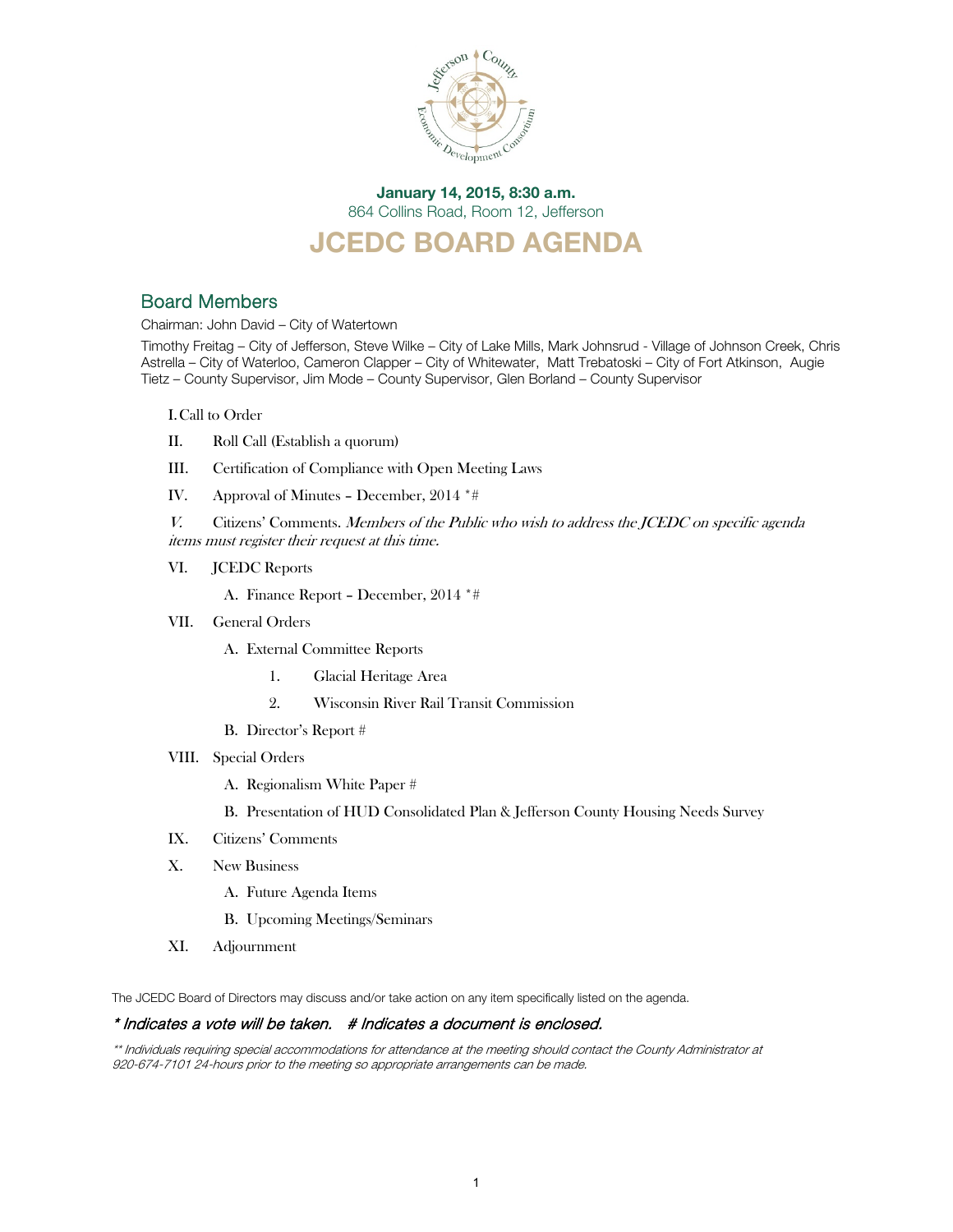

| Action            | Presentation<br><b>Future Review</b>                      |
|-------------------|-----------------------------------------------------------|
| Date:             | January 14, 2015                                          |
| Point of Contact: | Watertown Mayor John David<br><b>JCEDC Board Chairman</b> |
| Agenda Item:      | IV                                                        |
| Respective Issue: | Motion to approve December, 2014 Minutes.                 |

## Action Taken:



Motion Carried

Not Carried / Denied

Amended As Follows: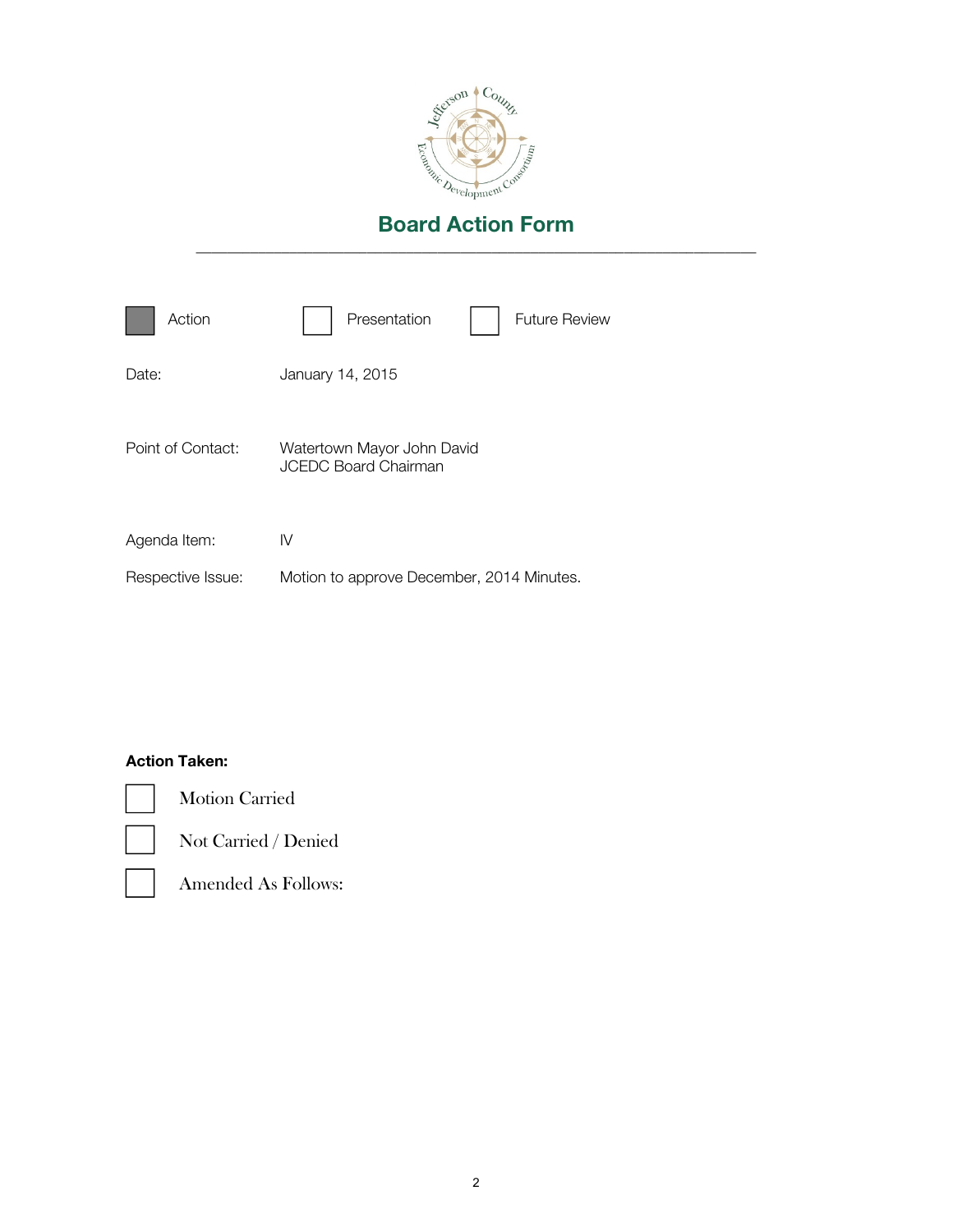

## Jefferson County Economic Development Consortium BOARD MINUTES

### December 2014

Meeting called to order at 8:35 am.

Board members present: Supervisors Augie Tietz, Glen Borland; Jim Mode, John David – City of Watertown; Mark Johnsrud – Village of Johnson Creek; Tim Freitag – City of Jefferson; Steve Wilke – City of Lake Mill; Chris Astrella – City of Lake Mills, Matt Trebatoski – City of Fort Atkinson, Patrick Cannon – City of Whitewater

Others Present: County Administrator Ben Wehmeier, Jennifer Bakke - MATC, Jennifer Kilian-WE Energies, Leigh Price – JCTC, Julie Olver-WEDO, Paul Jaden-MadRep, Joe Nehmer – Parks Department, Professor Steve Grabow, Mary Gage – WEDO, Chairperson Jim Schroeder, Executive Director Genevieve Borich, and Administrative Assistant RoxAnne Witte

### Certification of compliance with Open Meeting Law Requirements

**G Borich** certified compliance for the agenda dated 12/10/2014

### **Minutes**

Johnsrud/Freitag moved to approve minutes of the October 2014 Board of Directors meeting. Motion Carried.

### Citizen Comments

None

### JCEDC Reports

Freitag/Johnsrud moved to approve JCEDC Finance reports for October 2014 and November 2014 as presented. Motion carried.

### General Orders –

### A. External Committee Reports

### 1. Glacial Heritage Area

J Nehmer updated the board on the current activities:

- Watertown Outboarders Property- building removed, work on this property will continue as funds are available.
- Watertown/Oconomowoc Bike Trail working continues on seeking funding for this project which will be done in phases.
- Cedar Park implementation plan is currently being developed.
- Mountain Bike at Human Services being developed and will eventually link to other trails.

### 2. Wisconsin River Rail Transit Commission –

a. A Tietz updated the board on the recent meeting they attended and the projects that are being funded by the commission.

### B. Director's Report

DISCLAIMER: These minutes are uncorrected and any corrections made thereto will be noted in the proceedings at which these minutes are approved.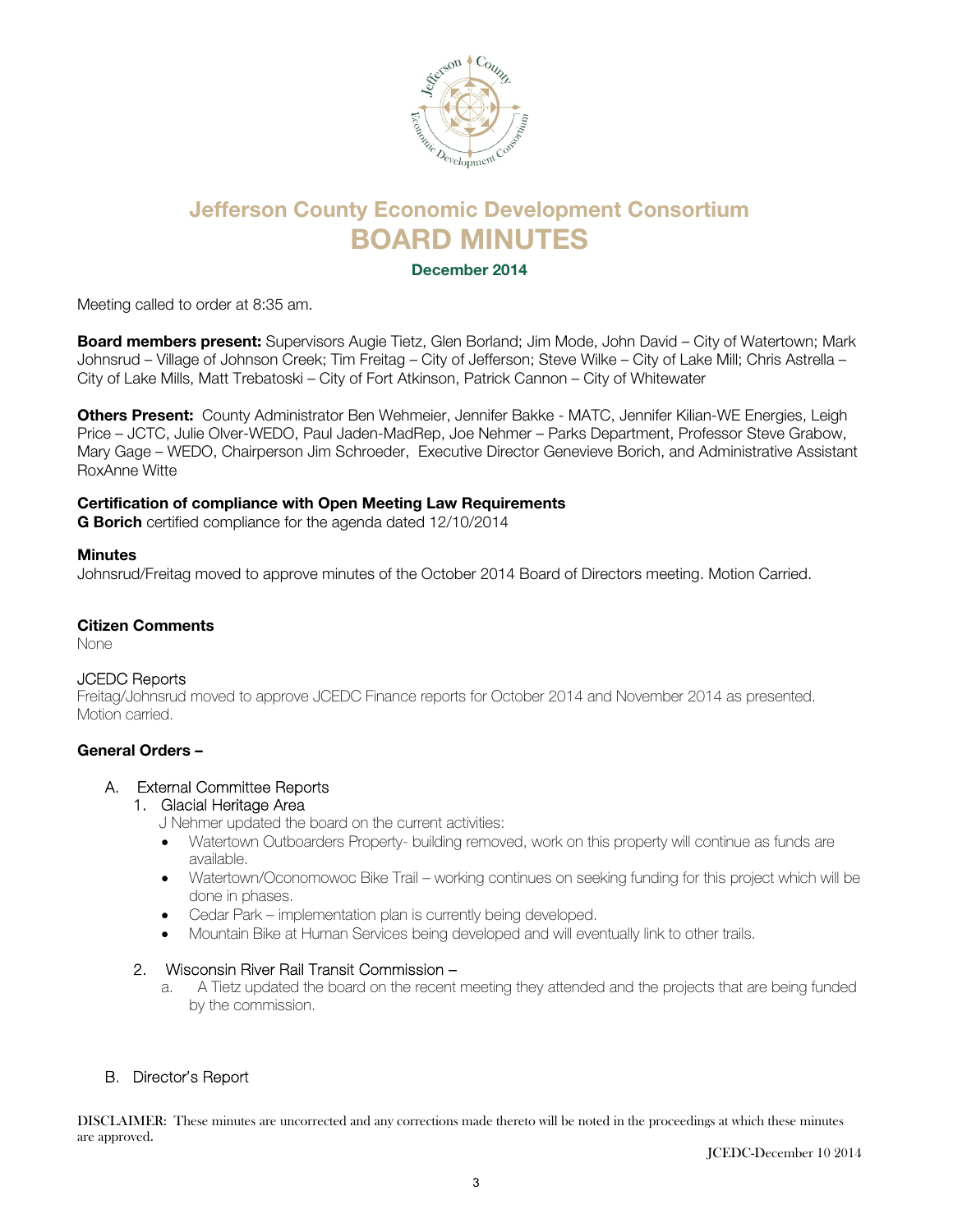1. G Borich distributed her December report updating the board on her current activities and projects the staff are currently working on.

## Special Orders –

## A. JCEDC Brownfield Application.

Motion by Freitag/Borland to approve payment for grant writing services for the 2014 EPA Brownfields Grant applied for and awarded in an amount not to exceed \$7,000.00. Motion carried.

## B. Discussion of Jefferson County Rail Strategy Prioritization

Motion by Tietz/Mode to move forward with the Jefferson County Rail Improvement Initiative as presented by Professor Grabow. Motion carried.

## C. Discussion of Regional Partnership

Discussion was held on regional planning for JCEDC and what this would look like.

Citizens Comments

None

## New Business

A. Future Agenda Items –

1. Presentation of HOME Consortium Consolidated Plan Update

## B. Upcoming Meetings/Seminars –

1. JCEDC Board of Directors, January 14, 2015, 8:30 am, 864 Collins Rd, Rm 12, Jefferson, WI.

### Adjournment

There being no further business for consideration, motion by Astrella/Tietz to adjourn. Motion carried. Meeting adjourned at 9:35

Respectfully submitted,

RoxAnne Witte, Recording Secretary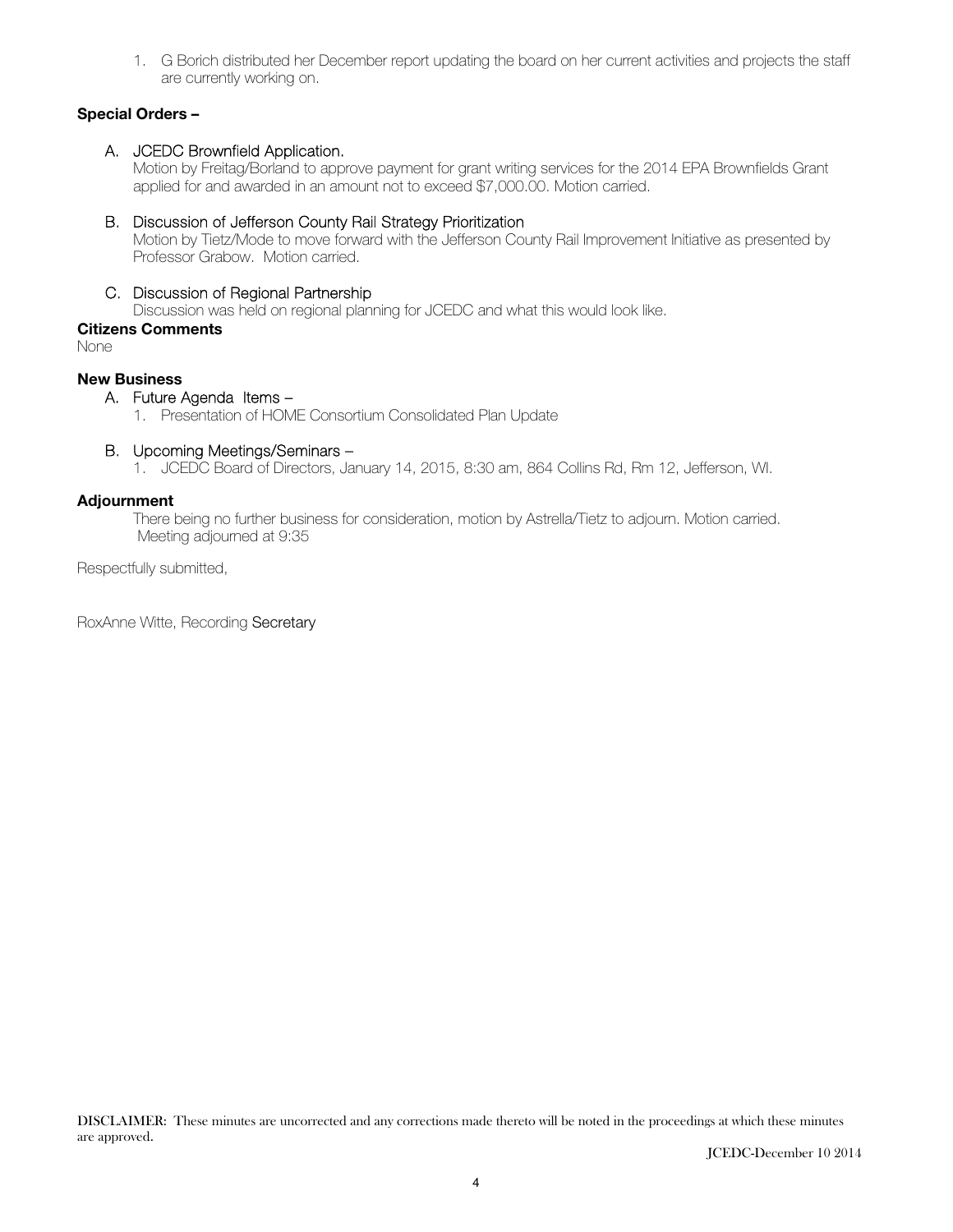

| Action            | Presentation<br><b>Future Review</b>                |
|-------------------|-----------------------------------------------------|
| Date:             | January 14, 2015                                    |
| Point of Contact: | Genevieve Borich<br><b>JCEDC Executive Director</b> |
| Agenda Item:      | VI.A                                                |
| Respective Issue: | Motion to approve December, 2014 Finance Report.    |

## Action Taken:



Motion Carried



Not Carried / Denied



Amended As Follows: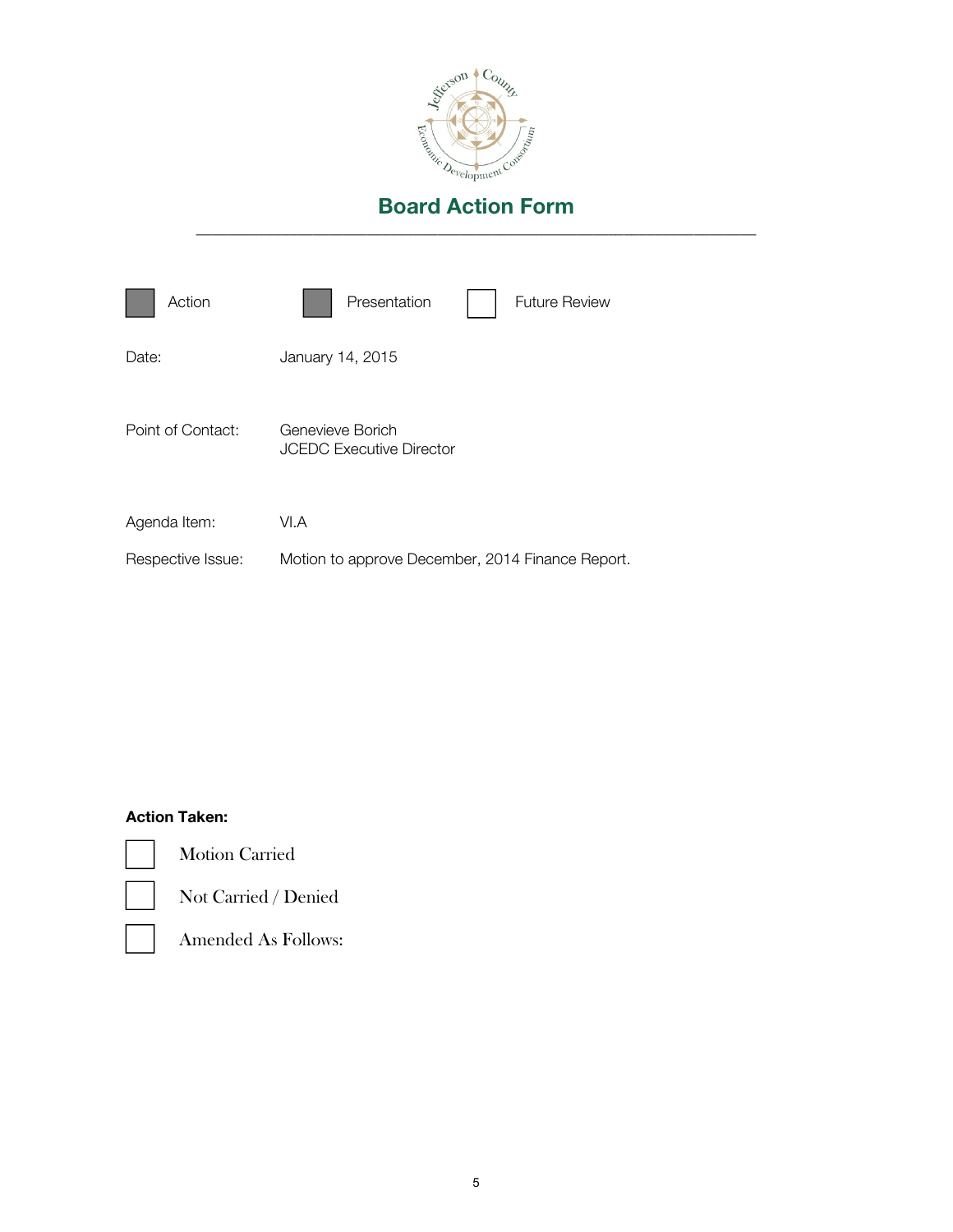#### Jefferson County Economic Development Consortium Estimated Financial Statement: December 31, 2014

|                                                            | *December       | <b>YTD Estimated</b> | <b>YTD Budget</b>        | Pct YTD<br><b>Budget</b> | Adjusted 2014<br><b>Budget</b> |
|------------------------------------------------------------|-----------------|----------------------|--------------------------|--------------------------|--------------------------------|
| Income<br>2013 Home Buyer Counseling                       |                 | 1,300.00             |                          |                          |                                |
| 2014 Home Buyer Counseling                                 | 650.00          | 19,350.00            | 10,000.00                | 207%                     | 10,000.00                      |
| Jefferson County                                           |                 | 83,857.00            | 83,940.00                | 100%                     | 83,940.00                      |
| Fort Atkinson                                              |                 | 12,367.00            | 12,367.00                | 100%                     | 12,367.00                      |
|                                                            |                 |                      | 7,926.00                 | 100%                     |                                |
| Jefferson                                                  |                 | 7,926.00             |                          |                          | 7,926.00                       |
| Johnson Creek                                              |                 | 2,818.00             | 2,818.00                 | 100%                     | 2,818.00                       |
| Lake Mills                                                 |                 | 5,748.00             | 5,748.00                 | 100%                     | 5,748.00                       |
| Waterloo                                                   |                 | 3,321.00             | 3,321.00                 | 100%                     | 3,321.00                       |
| Watertown                                                  |                 | 15,428.00            | 15,428.00                | 100%                     | 15,428.00                      |
| Whitewater                                                 |                 | 1,593.00             | 1,593.00                 | 100%                     | 1,593.00                       |
| Transfer from Reserve - Rail & Econ Services               |                 | 14,000.00            | 24,000.00                | 58%                      | 24,000.00                      |
| Transfers & Other Financing Sources                        |                 |                      | 214.00                   | 0%                       | 214.00                         |
| TOTAL INCOME                                               | \$<br>650.00    | 167,708.00           | \$<br>167,355.00         | 100.21%                  | \$<br>167,355.00               |
| Expenses                                                   |                 |                      |                          |                          |                                |
| 511110 Salary-Permanent Regular                            | 6,482.25        | 60,655.34            | 77,787.00                | 78%                      | 77,787.00                      |
| 511210 Wages-Regular                                       | 1,084.26        | 17,649.40            | 17,348.00                | 102%                     | 17,348.00                      |
| 511320 Wages-Vacation Pay                                  |                 | 1,912.40             |                          | ä,                       |                                |
| 511340 Wages-Holiday Pay                                   |                 | 2,440.21             |                          |                          |                                |
| 511350 Wages-Miscellaneous(Comp)                           |                 | 1,935.42             |                          |                          |                                |
| 512141 Social Security                                     | 603.42          | 6,794.68             | 7,241.00                 | 94%                      | 7,241.00                       |
| 512142 Retirement (Employer)                               | 555.83          | 6,051.35             | 6,670.00                 | 91%                      | 6,670.00                       |
| 512144 Health Insurance                                    | 1,443.64        | 11,736.47            | 17,541.00                | 67%                      | 17,541.00                      |
| 512145 Life Insurance                                      | 2.44            | 14.59                | 85.00                    | 17%                      | 85.00                          |
| 512173 Dental Insurance                                    | 35.34           | 318.06               | 1,080.00                 | 29%                      | 1,080.00                       |
| 521229 Recruitment Related                                 |                 | 2,411.56             | $\overline{\phantom{a}}$ |                          |                                |
| 529305 Web Page                                            |                 | 11.26                |                          |                          |                                |
| 531298 United Parcel Service UPS                           |                 | 4.17                 | 50.00                    | 8%                       | 50.00                          |
| 531301 Office Equipment                                    | 39.00           | 312.27               | 200.00                   | 156%                     | 200.00                         |
| 531303 Computer Equipment/Software                         |                 | 4,091.85             | 100.00                   | 4092%                    | 100.00                         |
| 531311 Postage                                             | 5.00            | 95.55                | 210.00                   | 46%                      | 210.00                         |
| 531312 Office Supplies                                     |                 | 871.32               | 600.00                   | 145%                     | 600.00                         |
| 531313 Printing & Duplicating                              | 19.98           | 49.96                | 30.00                    | 167%                     | 30.00                          |
| 531322 Subscription                                        |                 | 8,802.83             | 10,400.00                | 85%                      | 10,400.00                      |
| 531324 Membership Dues                                     |                 | 860.00               | 425.00                   | 202%                     | 425.00                         |
| 531326 Advertising                                         |                 | 331.20               |                          |                          |                                |
| 532325 Registration                                        |                 | ä,                   | 400.00                   | 0%                       | 400.00                         |
| 532332 Mileage                                             | 150.00          | 2,444.10             | 2,715.00                 | 90%                      | 2,715.00                       |
| 532334 Commercial Travel                                   |                 | 401.49               | 550.00                   | 73%                      | 550.00                         |
| 532335 Meals                                               | 25.00           | 467.49               | 746.00                   | 63%                      | 746.00                         |
| 532336 Lodging                                             |                 | 130.08               | 300.00                   | 43%                      | 300.00                         |
| 532339 Other Travel & Tolls                                |                 | 172.00               | 100.00                   | 172%                     | 100.00                         |
|                                                            |                 |                      |                          | 98%                      | 500.00                         |
| 532350 Training Materials<br>533225 Telephone/IP Telephone |                 | 489.37               | 500.00                   | 72%                      |                                |
|                                                            | 41.64           | 301.32               | 420.00                   |                          | 420.00                         |
| 533236 Wireless Internet                                   | 82.70           | 761.24               | $\overline{\phantom{a}}$ | $\overline{\phantom{a}}$ |                                |
| 535242 Maintain Machinery & Equipment                      | ÷,              | 661.73               | 510.00                   | 130%                     | 510.00                         |
| 571004 IP Telephony Allocation                             | 28.83           | 345.96               | 346.00                   | 100%                     | 346.00                         |
| 571007 MIS Direct Charge                                   |                 | 2,097.08             | $\overline{\phantom{a}}$ | $\overline{\phantom{a}}$ |                                |
| 571009 MIS PC Group Allocation                             | 436.50          | 5,238.00             | 5,238.00                 | 100%                     | 5,238.00                       |
| 571010 MIS Systems Group Allocation                        | 87.75           | 1,053.00             | 1,053.00                 | 100%                     | 1,053.00                       |
| 591519 Other Insurance                                     | 39.02           | 468.24               | 560.00                   | 84%                      | 560.00                         |
| 593413 Wisconsin River Rail Transit Comm                   |                 | 14,000.00            | 14,000.00                | 100%                     | 14,000.00                      |
| TOTAL EXPENSES                                             | 11,162.60<br>\$ | 156,380.99           | ङ<br>167,205.00          | 94%                      | 167,205.00<br>\$               |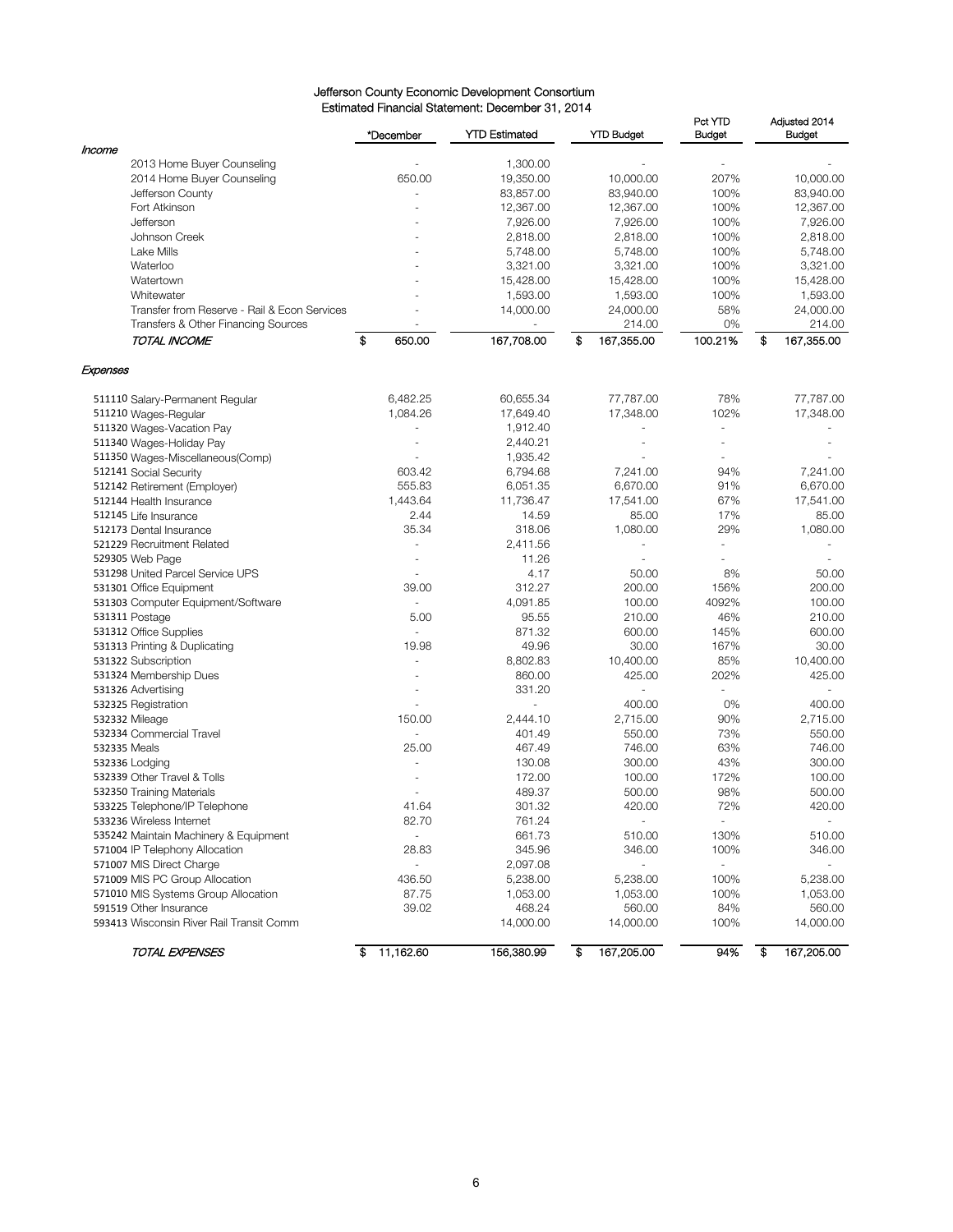

| Action            | Presentation                                        | <b>Future Review</b> |
|-------------------|-----------------------------------------------------|----------------------|
| Date:             | January 14, 2015                                    |                      |
| Point of Contact: | Genevieve Borich<br><b>JCEDC Executive Director</b> |                      |
| Agenda Item:      | VII.B                                               |                      |
| Respective Issue: | Directors Report                                    |                      |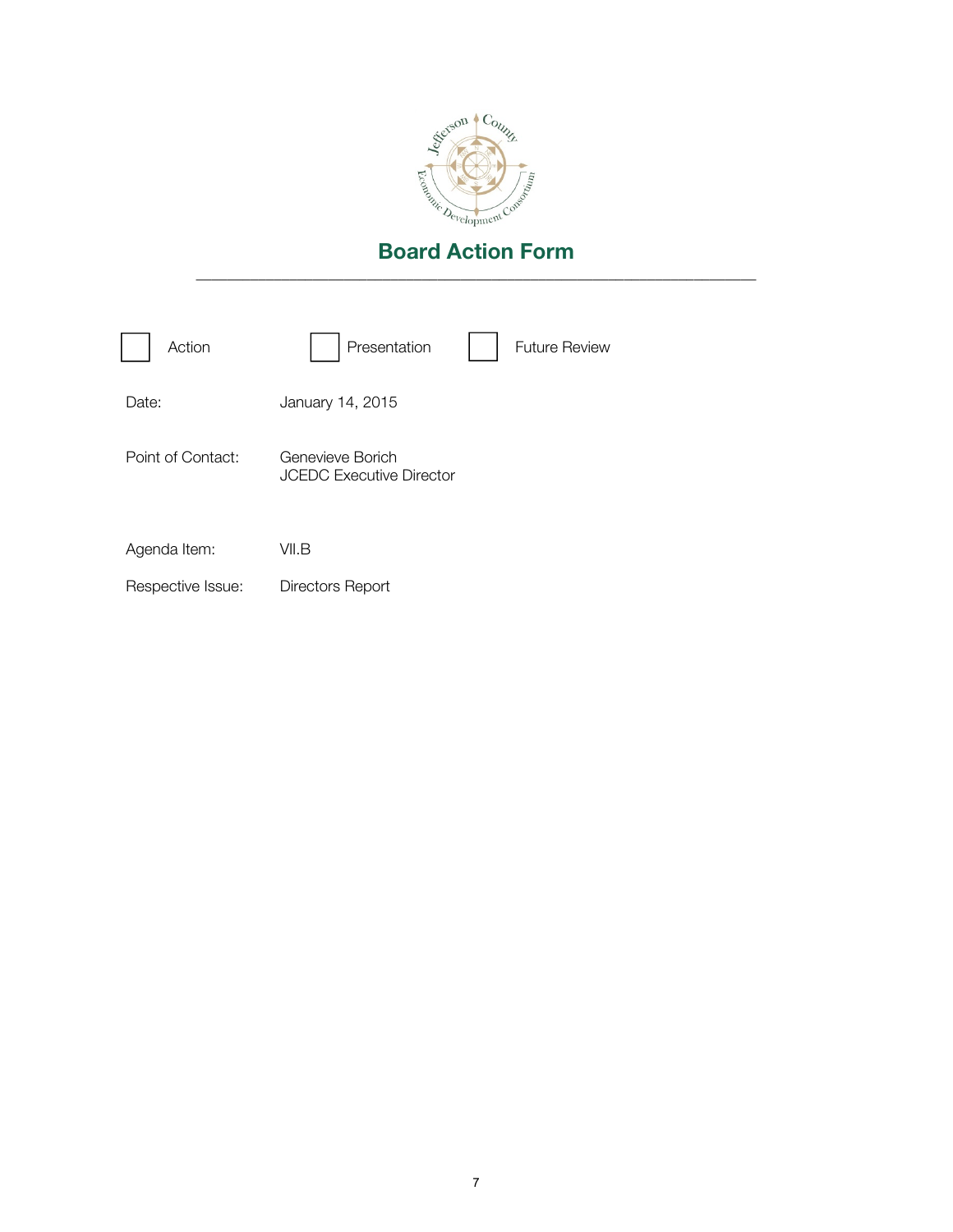

# JCEDC DIRECTOR'S REPORT

January 14th, 2015

## JCEDC ADMINISTRATIVE SUMMARY

Enclosed is the JCEDC Director's Report for January, 2015. Included within this document are a summary of JCEDC's work centered around the five areas of the organization's focus: Communication, Marketing, Workforce Development, Supporting a Positive Business Climate, and Facilitation and Coordination. Looking ahead to the remainder of 2015, the JCEDC Board and its staff look to continue to grow collaborations with economic development partners and the County's communities focused on work within these five core areas.

## **Update: JCEDC Website Traffic**

With the launch of the new JCEDC website in September, staff continue to measure traffic to the site. Traffic has increased dramatically. Some key metrics of site usage are as follows:

- Sessions: 777
- Unique Users: 618
- Page views: 1,896
- Pages per Session: 2.44

Locations of unique users of site are:

- Jefferson: 102
- Madison: 72
- Janesville: 37
- Chicago: 36
- Fort Atkinson: 33
- Milwaukee: 33
- Watertown: 32
- Lake Mills: 25
- Oconomowoc: 17

### Update: Eco-Dev Tracker Platform

JCEDC Staff have worked with JCEDC members to train users to use the platform as well as how each community prefers to utilize the software for tracking economic development project wins over time. Staff have sent several draft policies to review on the usage of the platform to JCEDC members.

### **Brownfields Grant Update**

Staff are finalizing contract negotiations with SCS Engineering for consulting services for the EPA Brownfields Assessment Grant. It is anticipated

work will begin on the initiative the last part of January, 2015 and be completed by September 2015.

### Task 1: Brownfields Inventory and Prioritization

Consultant will undertake, in conjunction with the JCEDC, a community-wide inventory of existing and potential brownfield properties located throughout the County. The brownfield inventory will be managed using a Geographic Information System (GIS) database. Jefferson County intends to leverage its existing GIS resources as well as incorporate brownfield inventory best management practices and tools developed by other USEPA grantees (Cities of Manitowoc and Racine, Wisconsin) to manage known brownfields. In an effort to prevent brownfields, the GIS will also be used to track "at risk" properties that could become brownfields if there is a change in condition, such as vacancy.

### Task 2: Phase I Environmental Site Assessments (ESAs)

Consultant will conduct Phase I ESAs. Phase I ESAs will meet the requirements of the All Appropriate Inquiry Final Rule and the standards set forth in the ASTM E1527-13 Phase I Environmental Site Assessment Process. The County will coordinate with Jefferson County Economic Development Consortium (JCEDC), the lead economic development organization in the County, which will assist in property eligibility determinations and general project planning and prioritization.

### Task 3: Phase II ESAs, Site Investigations, and Remedial Planning

Consultant will conduct Phase II ESAs, Site Investigations (SIs), and Remedial Planning activities at select parcels for which Phase I ESAs were completed and the need for further assessment is identified. This task will include preparing a Quality Assurance Project Plan (QAPP) up to four (4) Sampling and Analysis Plans (SAPs). It is anticipated that up to four (4) Phase II ESAs, two (2) SIs and two (2) Remedial Planning activities will also be conducted during the three year grant period. The QAPP and any Sampling and Analysis Plans (SAPs) will be submitted for EPA approval.

### Task 4: Program Development and Community Outreach and Involvement

Consultant will work with the JCEDC to develop a Citizen Participation Plan (as outlined below). Although it is anticipated that a majority of the project communications will be in English, the County will work with the Hispanic/non-English speaking community and the County Health Department to develop and distribute information on the brownfields program.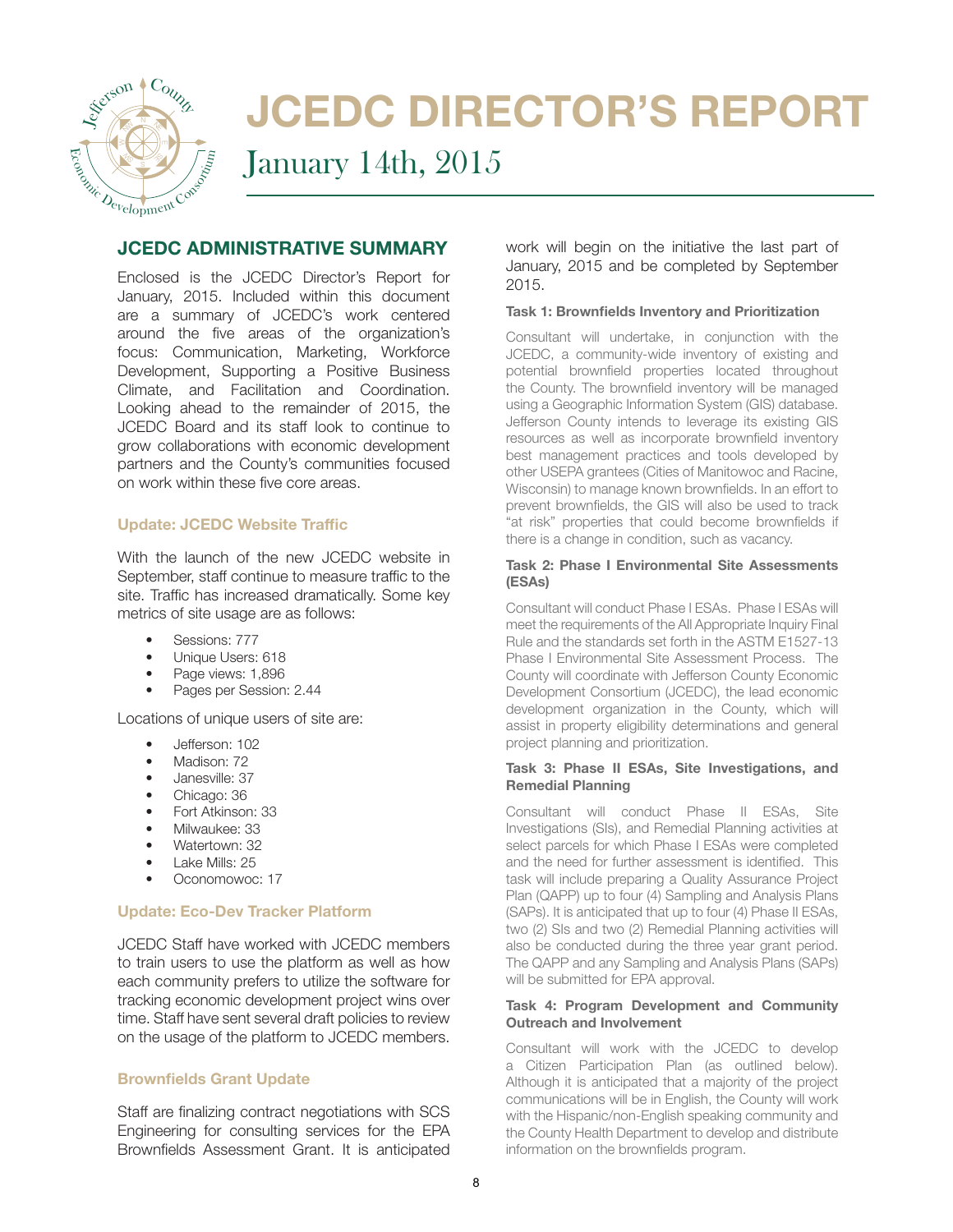### GIS User Group

JCEDC staff met with area GIS data experts as well as outdoor recreation representatives to discuss assembling an inventory of outdoor recreation infrastructure as it integrates/supports local businesses. This inventory will support the work of the JCEDC Branding/Marketing Committee.

### Glacial Heritage Area

Glacial Heritage Area (GHA) has identified a desire to increasingly engage the private sector in a: coordinated manner to 1) grow local businesses as aligned with tourism and economic development efforts, 2) have local businesses take ownership in a county-wide marketing brand and its deployment, and 3) have the private sector invest in the development of Jefferson County's outdoor recreation tourism infrastructure.

The JCEDC is working with the GHA to develop an economic impact analysis for the region as outdoor recreation engages and supports the private sector and vice versa.

### Upcoming Focus

A large focus in the coming months will be to identify a process and requirements for HUD Certification for the County's homebuyer counseling program and the grants available to residents. Staff will also work to conclude visits to member Councils and Chambers. JCEDC staff, with the County, will continue to explore regional collaboration opportunities through grants, programmatic alignments, etc. Finally, the other large focus will be on launching the primary and downtown/retail business retention interview programs.

## FOCUS AREA 1: COMMUNICATION

### Work Accomplished

- Meeting with communities to do semi-annual and quarterly updates on local economy (Fort Atkinson Council, Cambridge Economic Visioning Session, Jefferson Chamber)
- Attend County GIS User Group Meetings
- Continuing to build contact database for both the JCEDC quarterly e-newsletter as well as other announcements, etc.
- Developed White Paper on Regionalism options. Overviews options for everything from grant applications to formal partnerships in planning, economic development, marketing, and tourism.
- Continuing to work on White Paper for JCEDC members on alternative revenue streams, etc.

## FOCUS AREA 2: MARKETING OF JEFFERSON COUNTY

### Work Accomplished

- Updated JCEDC marketing website
- Reached out to local partners for content for JCEDC January E-Newsletter

## FOCUS AREA 3: SUPPORTING A POSITIVE BUSINESS CLIMATE & WORKFORCE DEVELOPMENT

### Work Accomplished

- Working to build a continuously up-to-date database of commercial and industrial properties available (both buildings and sites) to market through both LOIS and Locate in Wisconsin as well as local agencies websites'
- Working on updating community snapshot indicators on new website with American Community Survey 5-Year Estimate data.

## FOCUS AREA 4: FACILITATION AND **COORDINATION**

### Work Accomplished

- Presentations to Jefferson County Interagency Collaborative Council on results of a survey to provide information for the Consolidated Plan update
- Attended HOME Consortium meeting
- Attended several meetings with business expansion/retention/relocation interests
- Continue to assist with implementation of AdvanceNow, the Greater Madison Region's Comprehensive Economic Development Strategy (CEDS) and partner with MADREP on various activities
- Serve as support and as a liaison to local planning and economic development staff and local leaders
- Staff are exploring the development of a proposal to certify RoxAnne as a HUDcertified home-buyer counselor. More information forthcoming.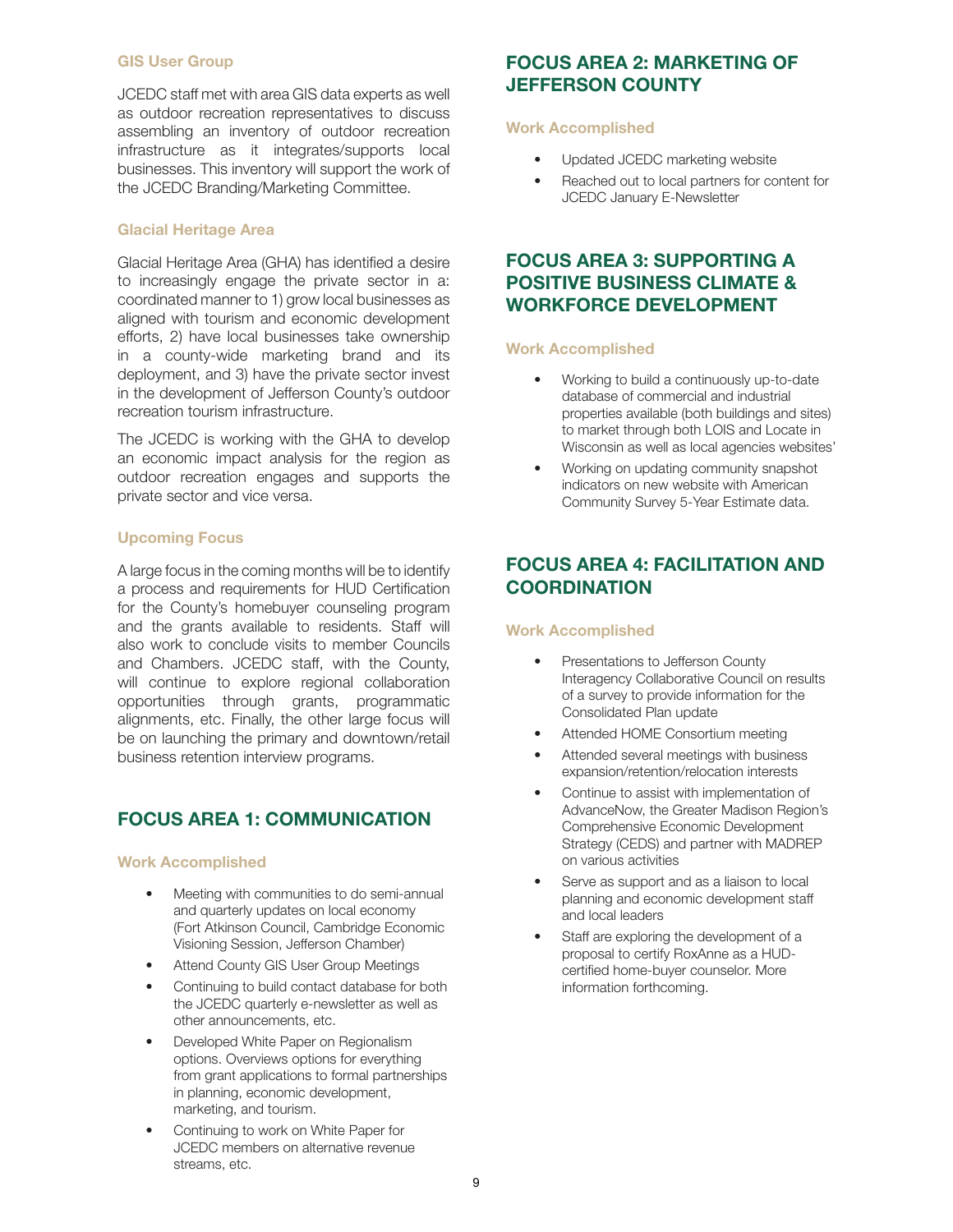

| Action            | Presentation<br><b>Future Review</b>                         |
|-------------------|--------------------------------------------------------------|
| Date:             | January 14, 2015                                             |
| Point of Contact: | Genevieve Borich<br><b>JCEDC</b>                             |
| Agenda Item:      | VIII.A                                                       |
| Respective Issue: | Review of JCEDC White Paper on Regional Partnership Options. |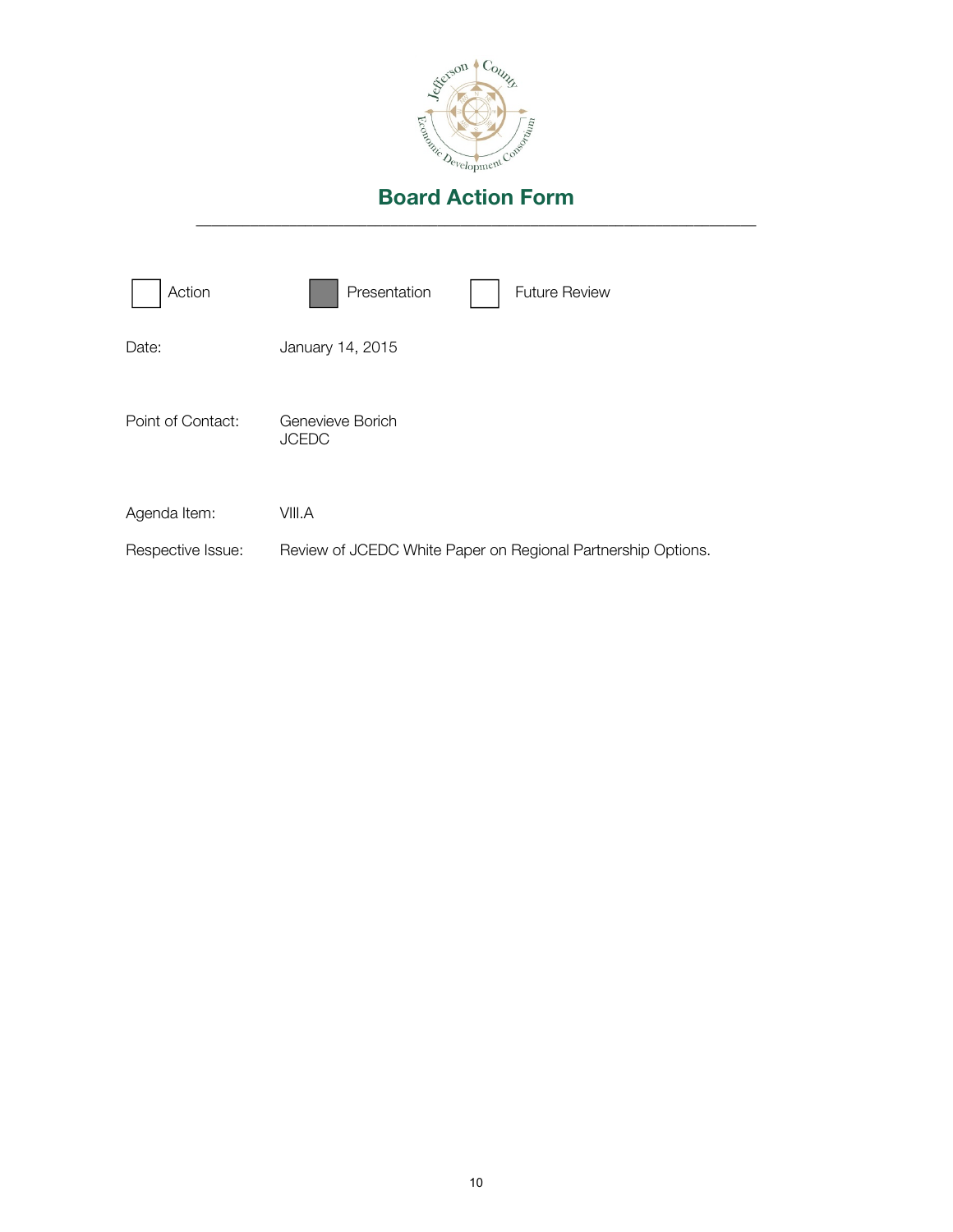

## Regional Collaborations: Finding Opportunity in Partnerships

## **Overview**

Regionalism is becoming increasingly important for small to mid-sized communities as the interconnectivity of residents and employees becomes more prevalent. Grants awarded and community services offered are progressively scaled to help larger populations. Economies of scale in providing local programs aim to have a more effective impact for the programs themselves. From an economic development perspective, local economies are shaped in labor sheds, supply

chains, and customer retail trade areas - not municipal or county boundaries.

## Regional Partnership Considerations

- Laborshed & Supply Chains
- Overlapping existing "regions"
- Regional Planning  $\rightarrow$  Economic Development
- Leaving federal, state dollars on table
- Legacy of existing organizations vs. process of expanding JCEDC IGA or starting new organization

The collar counties and communities surrounding Madison and in between there and Milwaukee share several traits in common. In the graphic to the right these communities are represented in bright yellow. Some of these shared traits are:





- Most communities are without regional planning or metropolitan planning organizations it is important to note these four counties (Sauk, Columbia, Dodge, and Jefferson) are the only counties in the state in this situation. Thus regional coordination has remained historically a challenge.
- However, most communities are located within larger regional districts for other programmatic areas for state or federal funding (i.e. EDA or HUD).
- Communities in this area are experiencing high level of commuting patterns, both within the communities within each county but in between the counties' communities as well.
- Most communities in this area draw from several larger population and employment centers - primarily Milwaukee, Madison, Chicago, Janesville, and Rockford.
- Several key transportation corridors tie these communities and counties together, namely Wi-26, I-90, and I-94.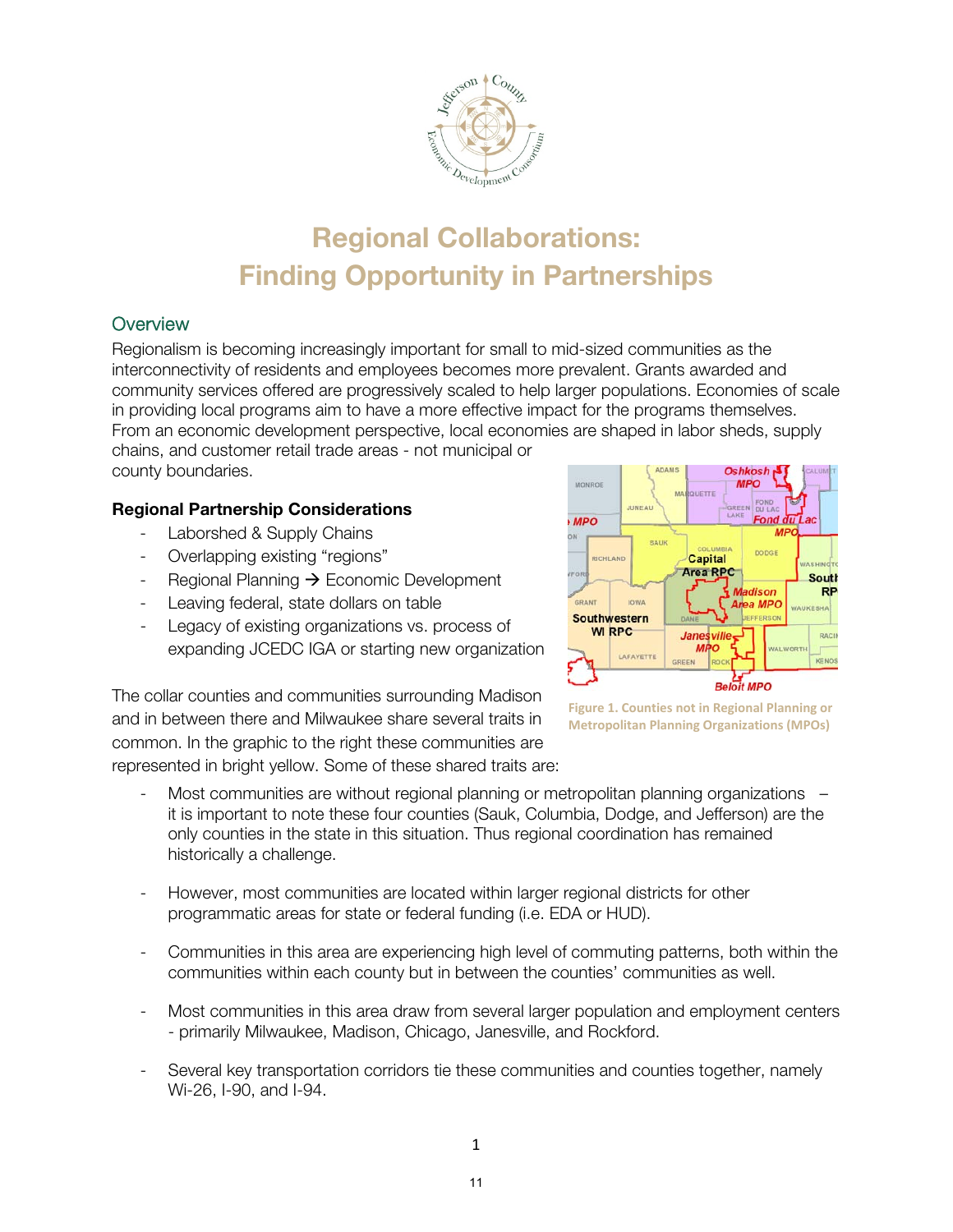- As such, many share similar socioeconomic characteristics with small-town living and successful small to mid-sized businesses.
- Finally, a strong cultural identity is shared among the communities wanting to further community and economic development for generations to come while nurturing and maintaining a high quality of life found among the historic towns of the area.

## Jefferson County

Located in between Madison and Milwaukee along the Madwaukee Corridor, Jefferson County has had a rich tradition of smaller communities over the years. Households, however, are increasingly becoming commuter-based as employment patterns change and skill sets become more specific.

Regionalism as a discussion point has arisen on several occasions over the years – from the questions of joining the Madison Regional Planning Organization when it was first established to the expansion of SWRPC from Milwaukee with the westward spread of the Metro. More recently local officials have been



**Figure 2. 2010 Urbanized Area of Milwaukee as it encompasses Northeast Jefferson County.**

members of an ad-hoc Inter-County Coordinating Committee with the collar counties around Dane.

However, Jefferson County and its communities are finding the increasingly limited access to key state and federal funding programs (typically channeled through regional and metropolitan planning organizations) as well as a lack of strategically planning and prioritization for future investments and coordination with transportation, infrastructure, land use patterns, and economic development. In addition, local priorities are being somewhat lost when included within larger regional planning processes.

The County is truly (both figurative and literally) at a crossroads. In the last several months several informal discussions have taken place with regional counterparts and partners expressing interest in exploring opportunities for regional collaboration and partnerships with the County. As such, staff and leaders are preliminarily exploring both informal and formal partnership options that seem best suited for the opportunities and challenges facing the County and its communities. County leadership is meeting with several existing regional organizations as well as meeting with State officials to explore various options.

## Potential Formal Partnership Options

- Expansion of Intergovernmental Agreement
- Regional Planning Commission (state supported)
- Public/Private Expansion of JCEDC (501c6 or Rock County model)
- Join Madison and/or Milwaukee organizations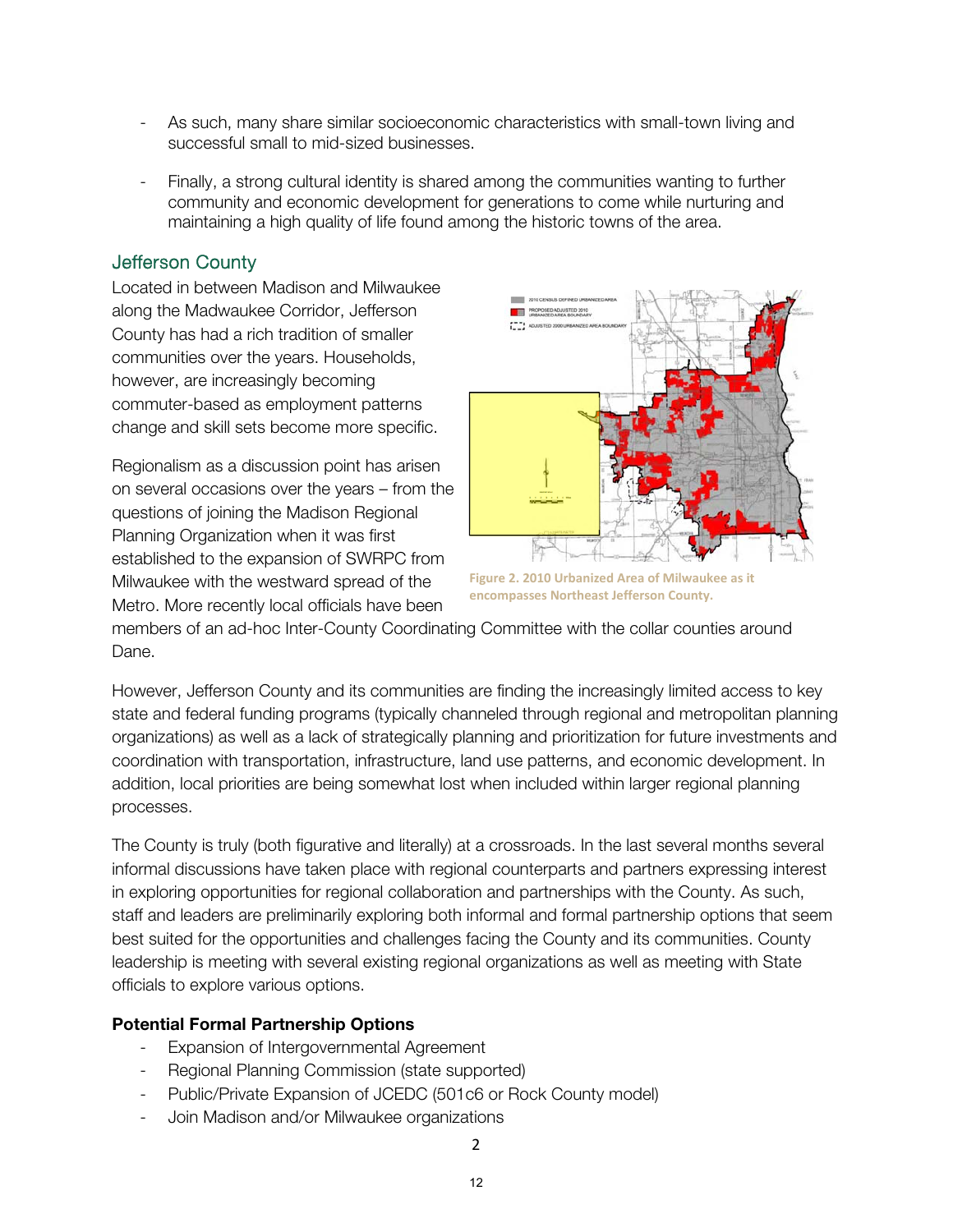## Preliminary Discussions with Dodge County

Most recently, Jefferson County staff and leadership had an opportunity to discuss potential partnerships with nearby Dodge County. There appears to be much agreement of similar interests between the two counties. A second exploratory discussion is being scheduled for early 2015.

Below are some key thoughts about this initial conversation:

## Dodge County Partnership Opportunities (Informal or Formal)

- Economic Development
- Transportation/Infrastructure
- Planning & Land Use
- GIS
- Tourism
- Housing
- Marketing/Branding

## Dodge County Partnership Opportunities

- 2015 Explore Informal Collaborative Partnerships
	- Grant Transportation Planning with Economic Development emphasis
	- Grant Laborshed Analysis within Targeted Industry Clusters
	- Grant Housing Gap Analysis
	- O Branding/Tourism within "Outdoor Recreation Meets Small Town Living"
	- Explore Developing Formal Partnership
- 2016 Potentially Launch Formal Partnership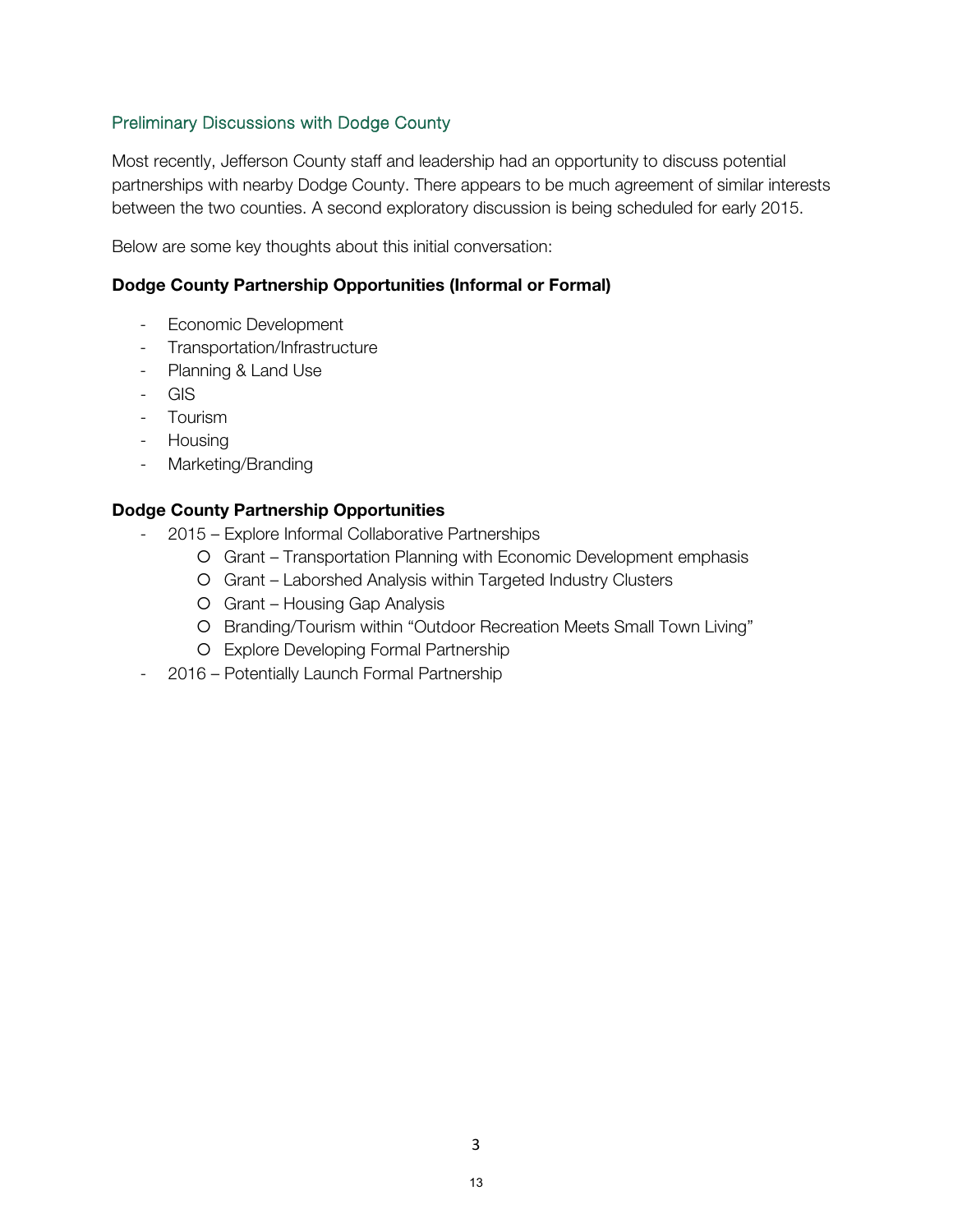

| Action            | Presentation                                    | <b>Future Review</b> |
|-------------------|-------------------------------------------------|----------------------|
| Date:             | January 14, 2015                                |                      |
| Point of Contact: | RoxAnne Witte<br><b>JCEDC</b>                   |                      |
| Agenda Item:      | VIII.B                                          |                      |
| Respective Issue: | Presentation on Jefferson County Housing Needs. |                      |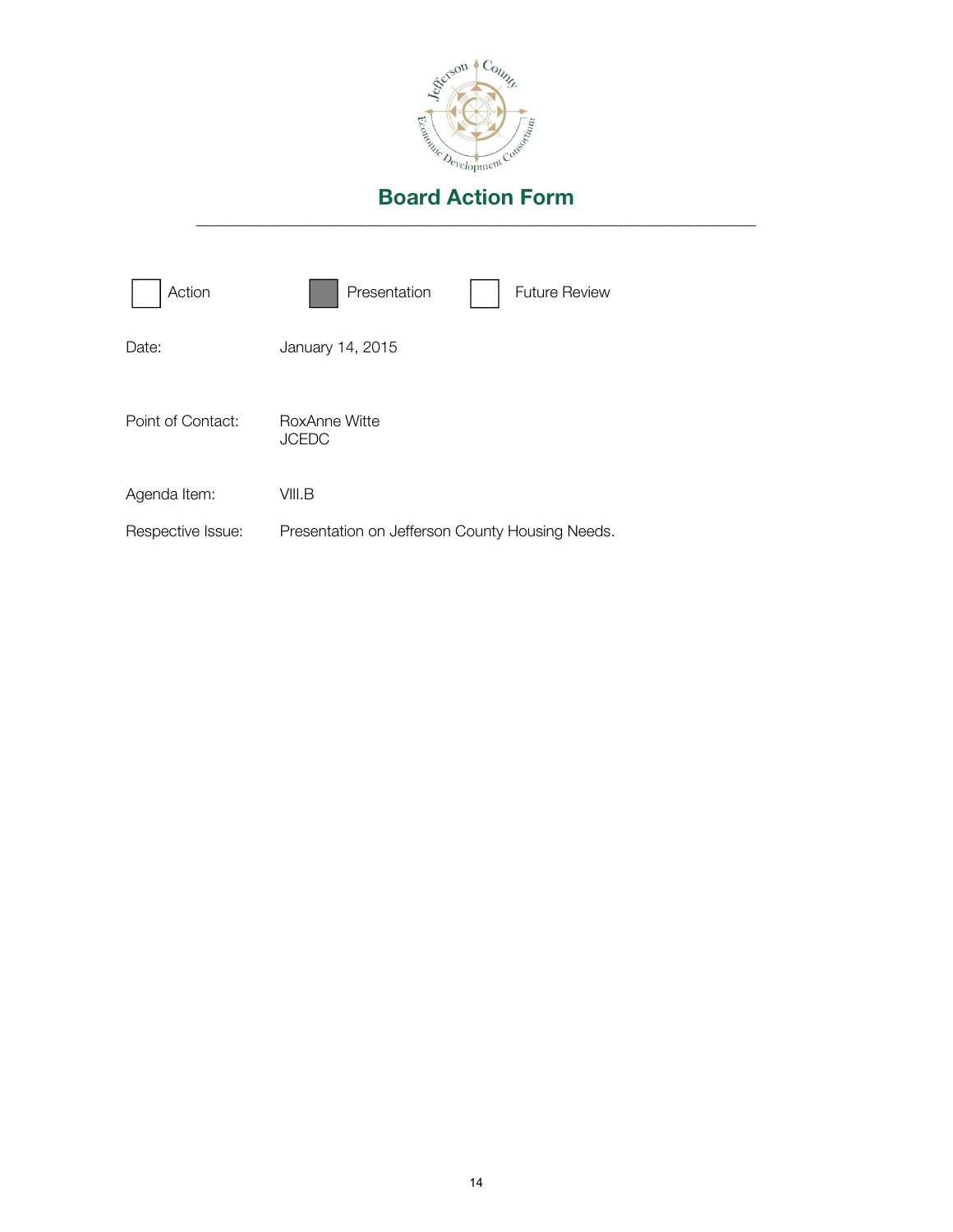



## Fair Housing

- Furthers fair housing for protected classes
- Waukesha County / HOME CONSORTIUM
	- o Down payment assistance Acquisition/ rehabilitation
	- assistance
	- Low-interest housing rehabilitation loans
- Analysis of Impediments to Fair Housing Choice (AI)
- 5-Year Regional HUD Consolidated Plan



## HUD Regional 5-Year Consolidated Plan

- Summary of the jurisdiction's activities to enhance coordination between:
	- Public and assisted housing providers
	- Private and governmental health, mental health and service agencies



## Analysis to Impediments

- Segregation Analysis
- Public Investment, Infrastructure, Education
- Home Mortgage Disclosure Act Analysis
- Fair Housing Organizations & Activities
- **Housing Discrimination Complaints**
- Access to Areas of Opportunity
- Land Use and Zoning
- **Housing Profile**
- Impediments & **Recommendations**



## Regional Impediments to Fair Housing

- 1. Zoning Regulations and Housing Mix Ratios that Reduce Opportunities for Affordable Housing **Development**
- 2. Lack of Fair Housing Knowledge
- 3. Imbalance Between Job Centers and Affordable Housing Options
- 4. NIMBY/Prejudiced **Attitudes**
- 5. Limited Housing Options for People with Disabilities and the Aging Population

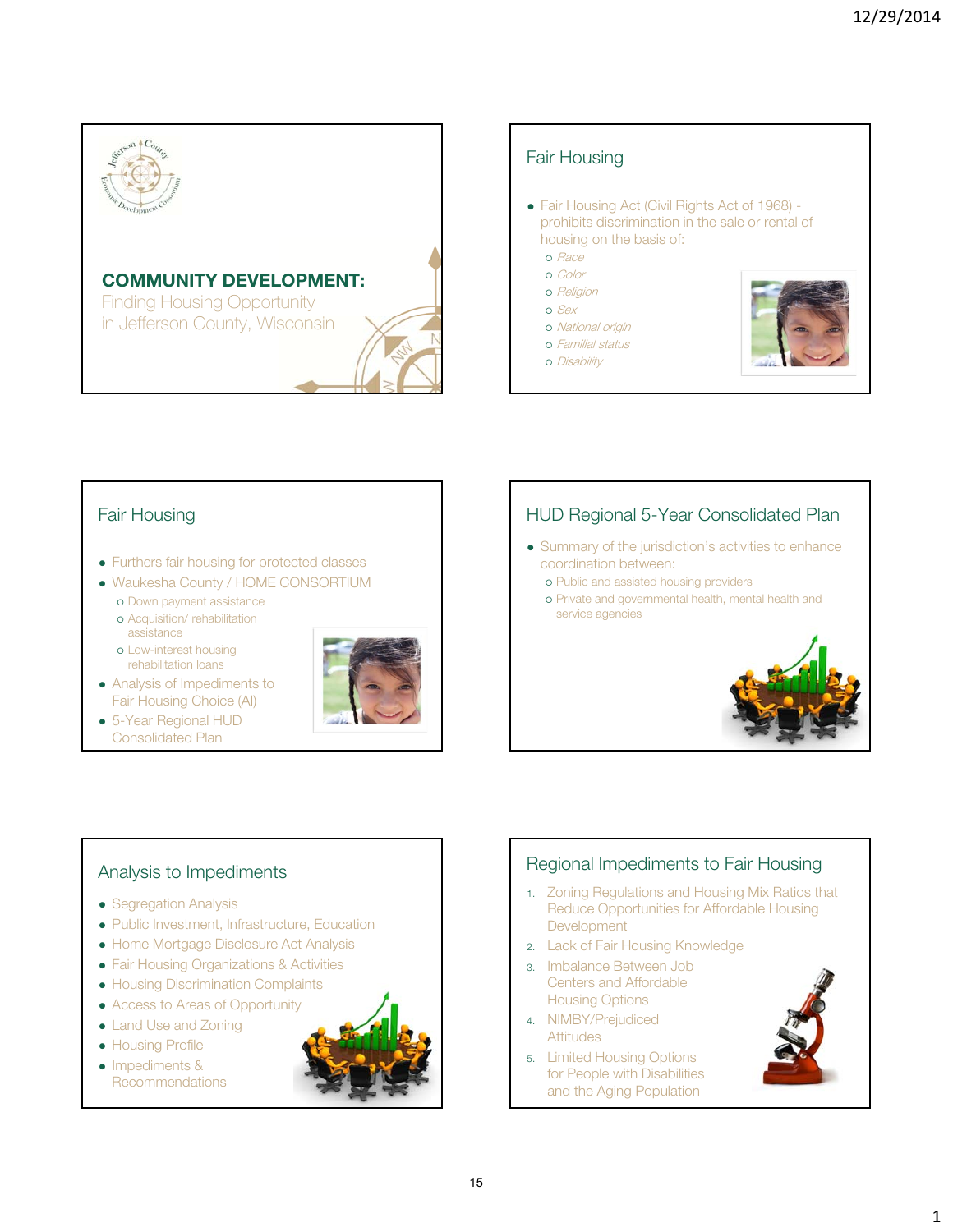## Regional Recommended Solutions to Fair Housing

- Relax limits on alternative types of affordable housing (e.g., accessory dwellings or manufactured homes)
- Adopting **inclusionary zoning** provisions
- Amending design regulations to promote flexibility in development and construction costs



## Regional Recommended Solutions to Fair Housing

- Expand sanitary sewer services
- Reduce excessive minimum floor area requirements, lot sizes
- Reduce restrictions on **housing mix ratios** for share of multifamily housing
- Permit multifamily housing
- Adopt flexible zoning regulations permitting higher densities and a mix of housing types



## Regional Recommended Solutions to Fair Housing

- Coordinate a fair housing seminar
- Education for rental property owners and managers, especially small-scale landlords
- Construction of new affordable and/or mixed-income housing available near job centers

## Regional Recommended Solutions to Fair Housing

- Density bonuses, fee waivers or other incentives for development of workforce or mixed-income housing should be explored
- Develop an appropriate diversity awareness curriculum for staff and local leaders

## Regional Recommended Solutions to Fair Housing

- Meet with disability advocates to better understand types and locations of units missing
- Educate municipal staff, elected officials, developers on findings
- Universal design principles for handicap accessibility



## Jefferson County Housing Needs Survey

## Socioeconomic Profile of Respondents

- 266 respondents for surveys with zip codes in Jefferson County
- 64% have total household income of \$24,999 or less
- 90% are between 25-54 years old
- A quarter of respondents are not currently working
- Half of respondents work in Jefferson County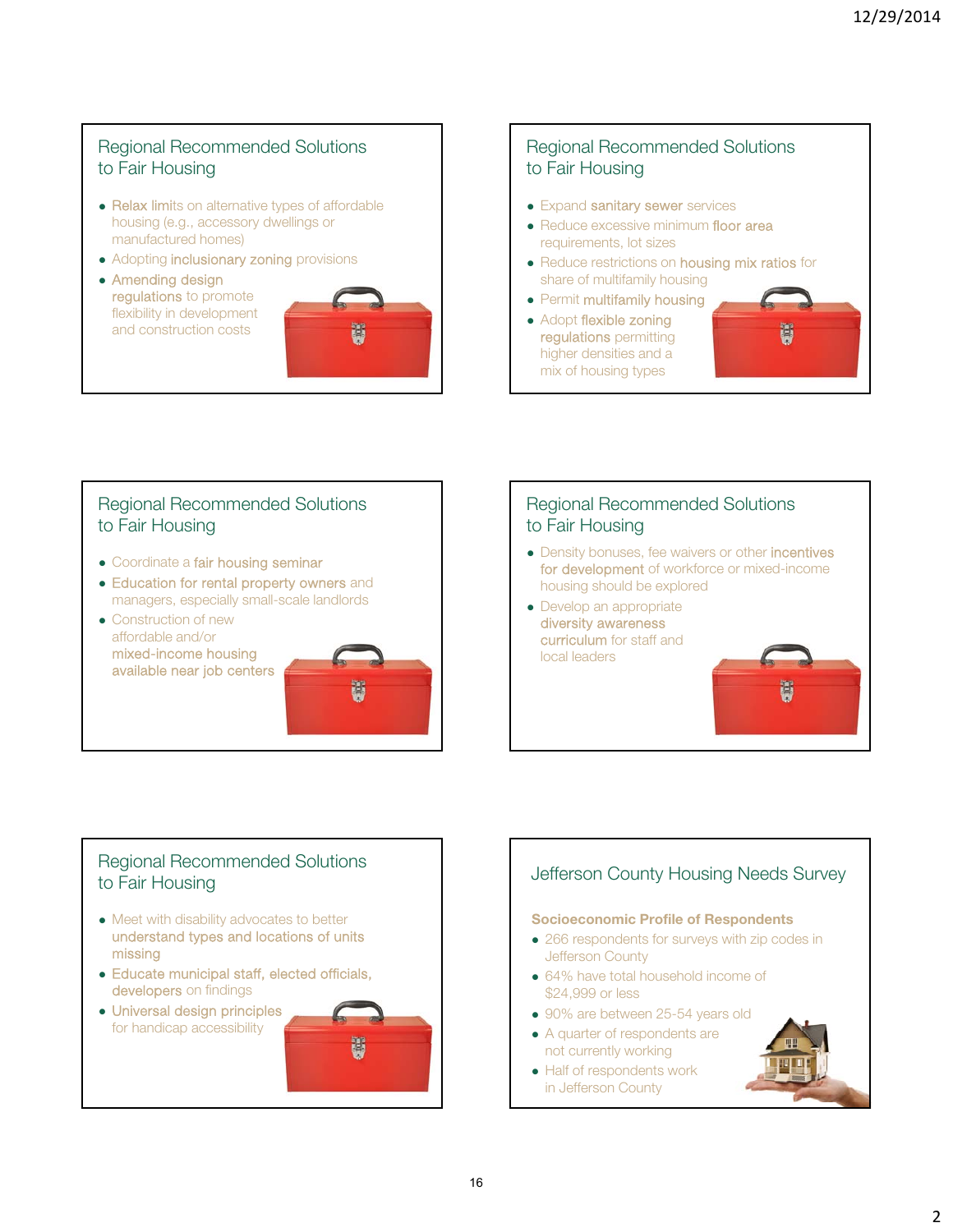## Jefferson County Housing Needs Survey

### Socioeconomic Profile of Respondents

- Half work within manufacturing, educational services, healthcare, social assistance, or other services
- 1/5 speak a language other than English regularly at home
- Nearly half have someone in their household with a disability
- 15% don't have a car
- 1/5 need public transportation assistance 2+ times a week



## Jefferson County Housing Needs Survey

#### Important Considerations in Choosing Place to Live

- $\bullet$  Price of housing  $-65\%$
- Safe area– 62%
- $\bullet$  Proximity to work 53%
- Condition of housing 52%



## Jefferson County Housing Needs Survey

### Housing Affordability of Respondents

- 46% pay half or more on income for housing expenses
- 20% pay 31-50%

### Perceived Barriers to Fair Housing

- Minority & female-headed households income levels
- Concentration of low-income housing in certain areas
- Lack of knowledge about fair housing , landlords/property owners



## Jefferson County Housing Needs Survey

### How satisfied are respondents with current housing?

• Somewhat satisfied or not satisfied – 34%

### Why?

- Too far from work 32%
- Too expensive 42%
- $\bullet$  Too small  $-27\%$
- Poor public transportation 26%
- Housing in poor condition 38%
- Unsafe area 28%

## Jefferson County Housing Needs Survey

### Public Facility Needs

- Community centers
- Child care centers

### Economic/Community Development Needs

- Financial assistance for community organizations
- Financial assistance to entrepreneurs and job creators



## Jefferson County Housing Needs Survey

### Housing Concerns

- Housing affordability
- Lack of sufficient services for low and moderate income people
- Insufficient transportation options for low and moderate income people



3